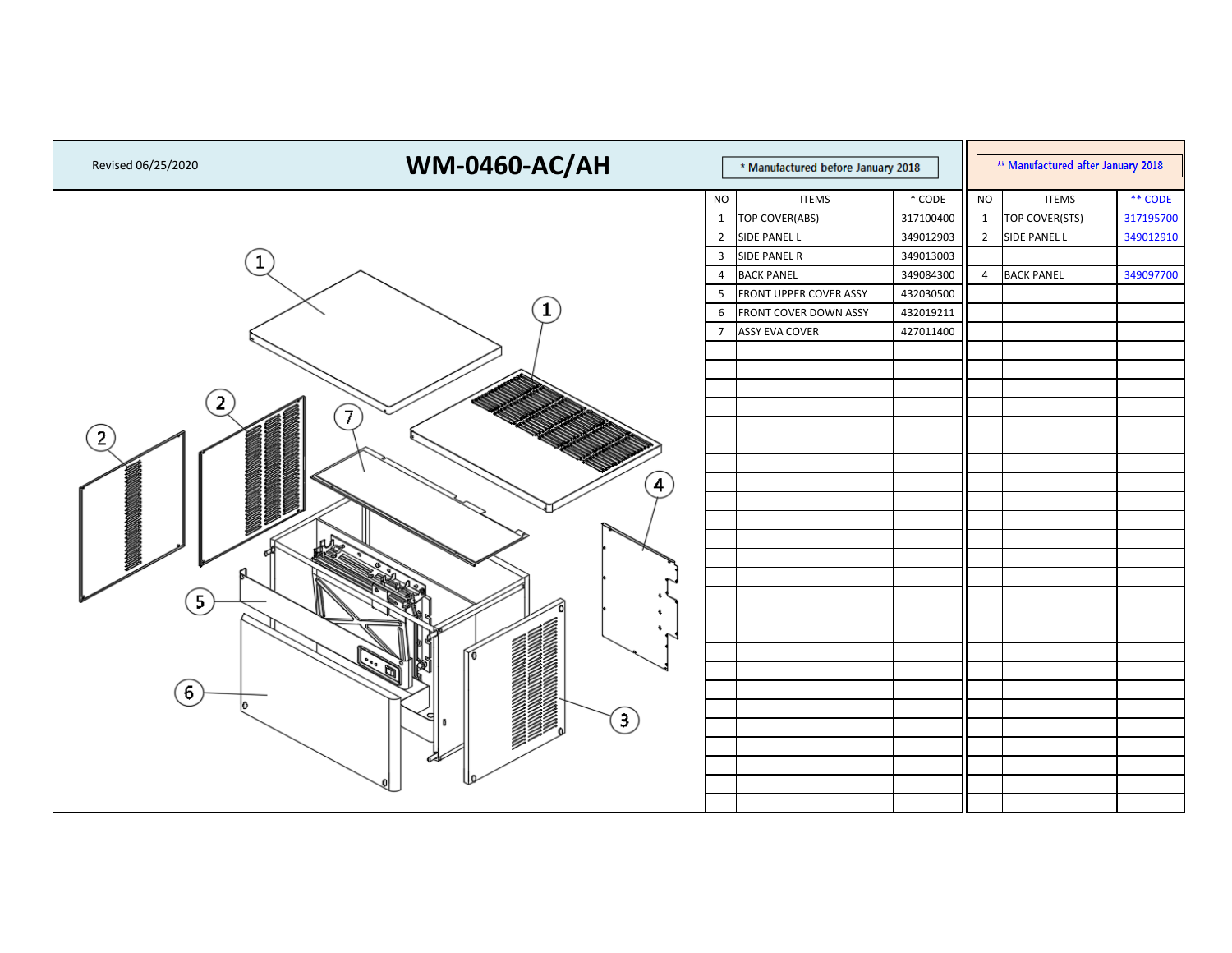| Revised 06/25/2020<br><b>WM-0460-AC/AH</b> |                |                                   |           |
|--------------------------------------------|----------------|-----------------------------------|-----------|
|                                            | <b>NO</b>      | <b>ITEMS</b>                      | CODE      |
| [ FRONT UPPER COVER ASSY ]                 | 0              | <b>FRONT UPPER COVER ASSY</b>     | 432030500 |
|                                            | $\mathbf{1}$   | <b>BUTTON FRAME</b>               | 440009604 |
|                                            | $\overline{2}$ | <b>FRONT TOP COVER</b>            | 317093700 |
|                                            | $\mathbf{3}$   | 3L S/W MAIN(6P,15A,250VAC)        | 355007100 |
|                                            | 4              | <b>FRONT DISPLAY</b>              | 440028600 |
|                                            | 5              | <b>BRACKET PCB</b>                | 301062600 |
|                                            | 6              | SUPPORT PCB * 6EA                 | 314011700 |
|                                            |                | 6-1 SCREW(FH, M3, 14, MFZN) * 6EA | 210811400 |
|                                            | $\overline{7}$ | <b>DISPLAY PCB ASSY</b>           | 415001200 |
|                                            | 8              | SPONGE FRONT TOP                  | 306020000 |
|                                            | 9              | SPONGE SIDE TOP                   | 306019900 |
| $\left[8\right)$                           |                |                                   |           |
|                                            |                |                                   |           |
| ଛ                                          |                |                                   |           |
|                                            |                |                                   |           |
|                                            |                |                                   |           |
|                                            |                |                                   |           |
|                                            |                |                                   |           |
| $\left[ 6\right)$                          |                |                                   |           |
| $\left[5\right]$                           |                |                                   |           |
|                                            |                |                                   |           |
| 4                                          |                |                                   |           |
|                                            |                |                                   |           |
| $\left[9\right]$                           |                |                                   |           |
| 2 <sub>l</sub>                             |                |                                   |           |
|                                            |                |                                   |           |
|                                            |                |                                   |           |
|                                            |                |                                   |           |
| 3                                          |                |                                   |           |
|                                            |                |                                   |           |
|                                            |                |                                   |           |
|                                            |                |                                   |           |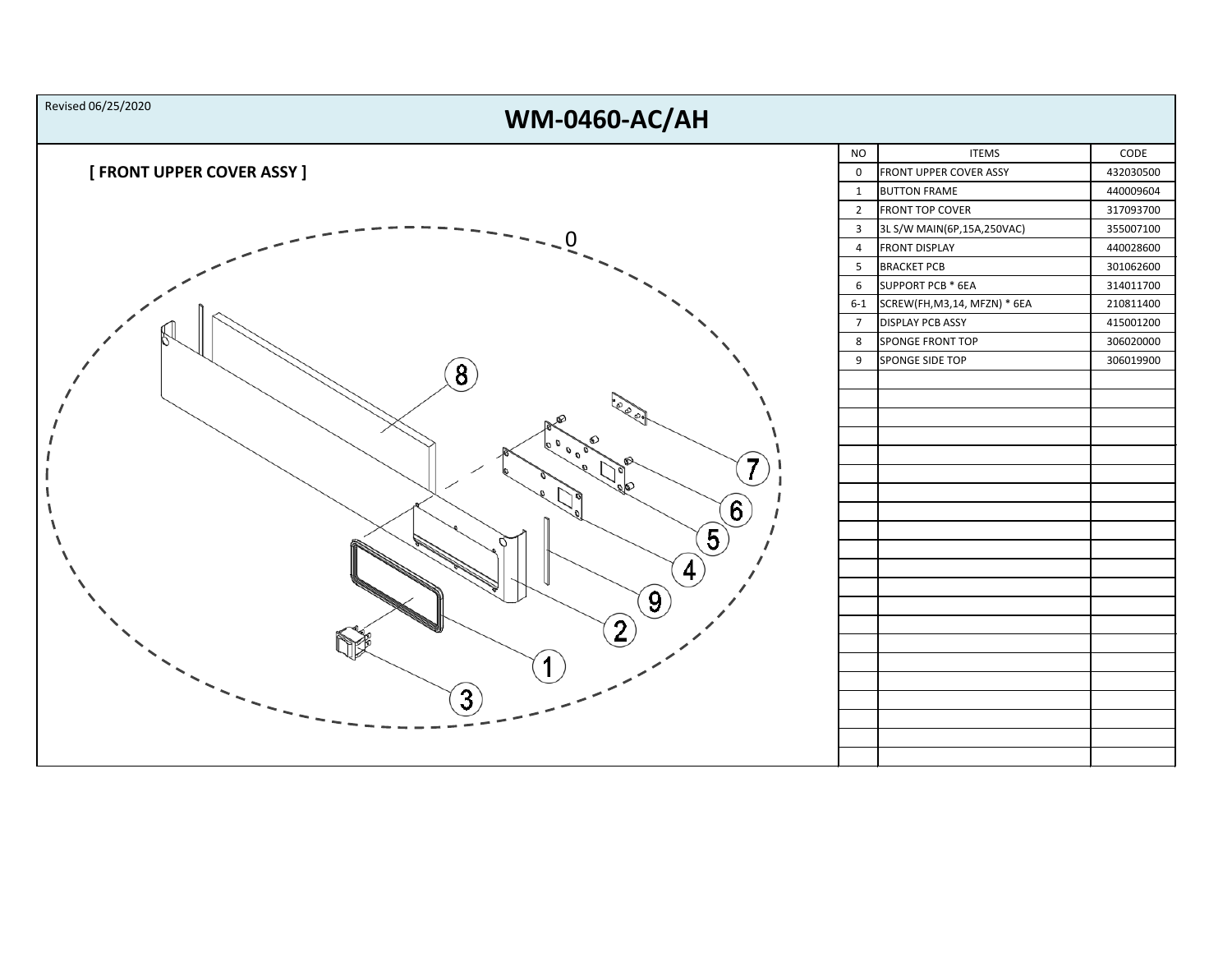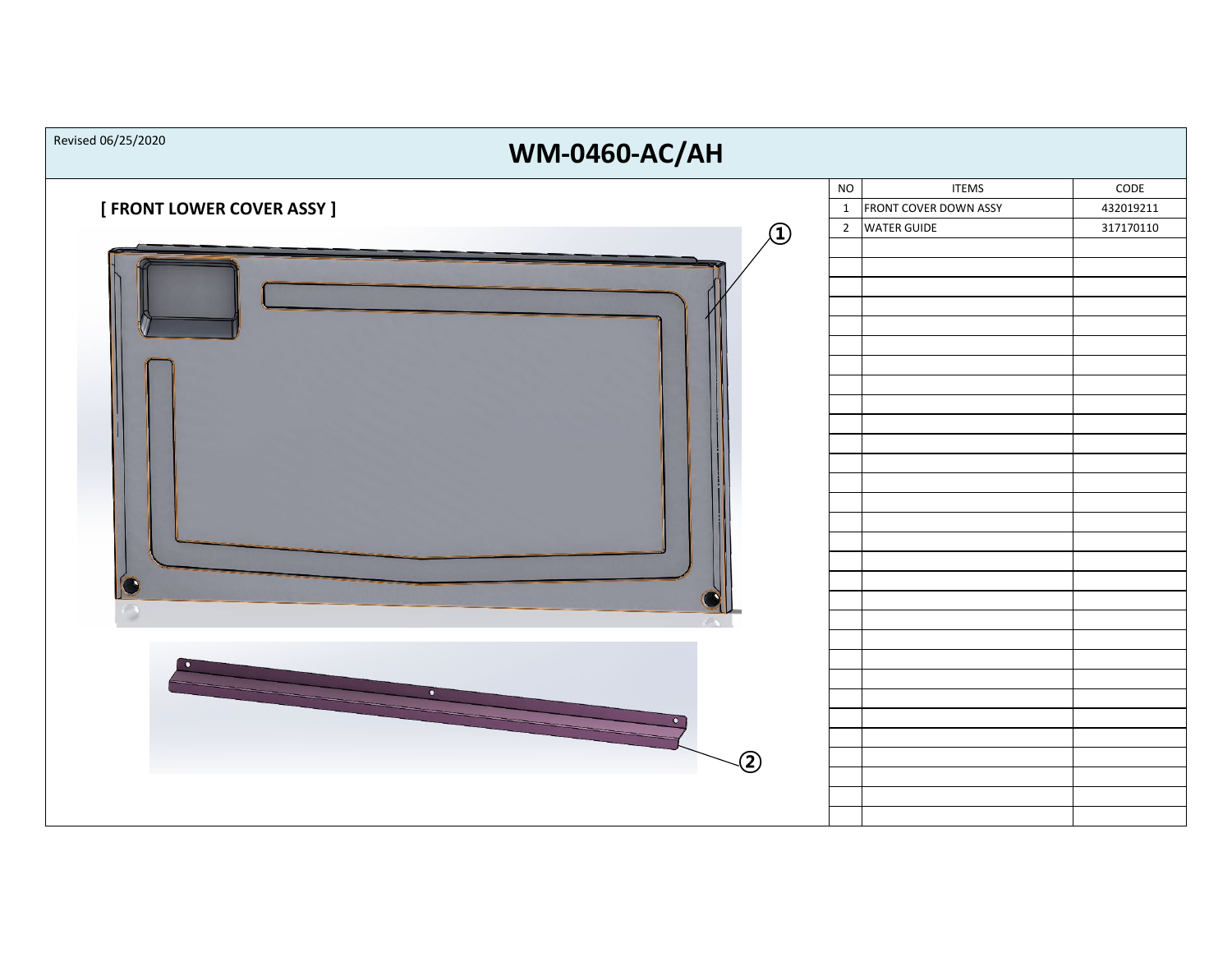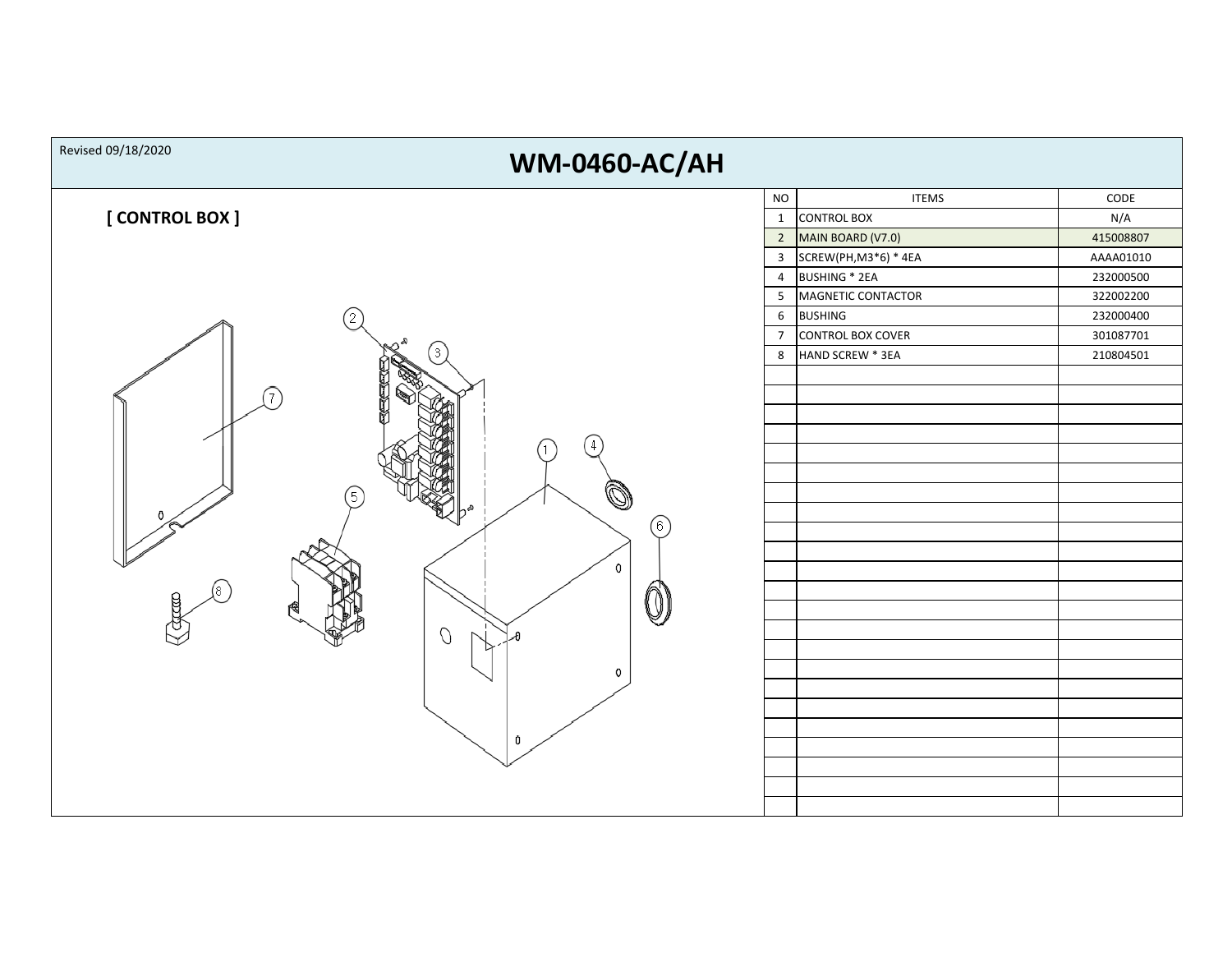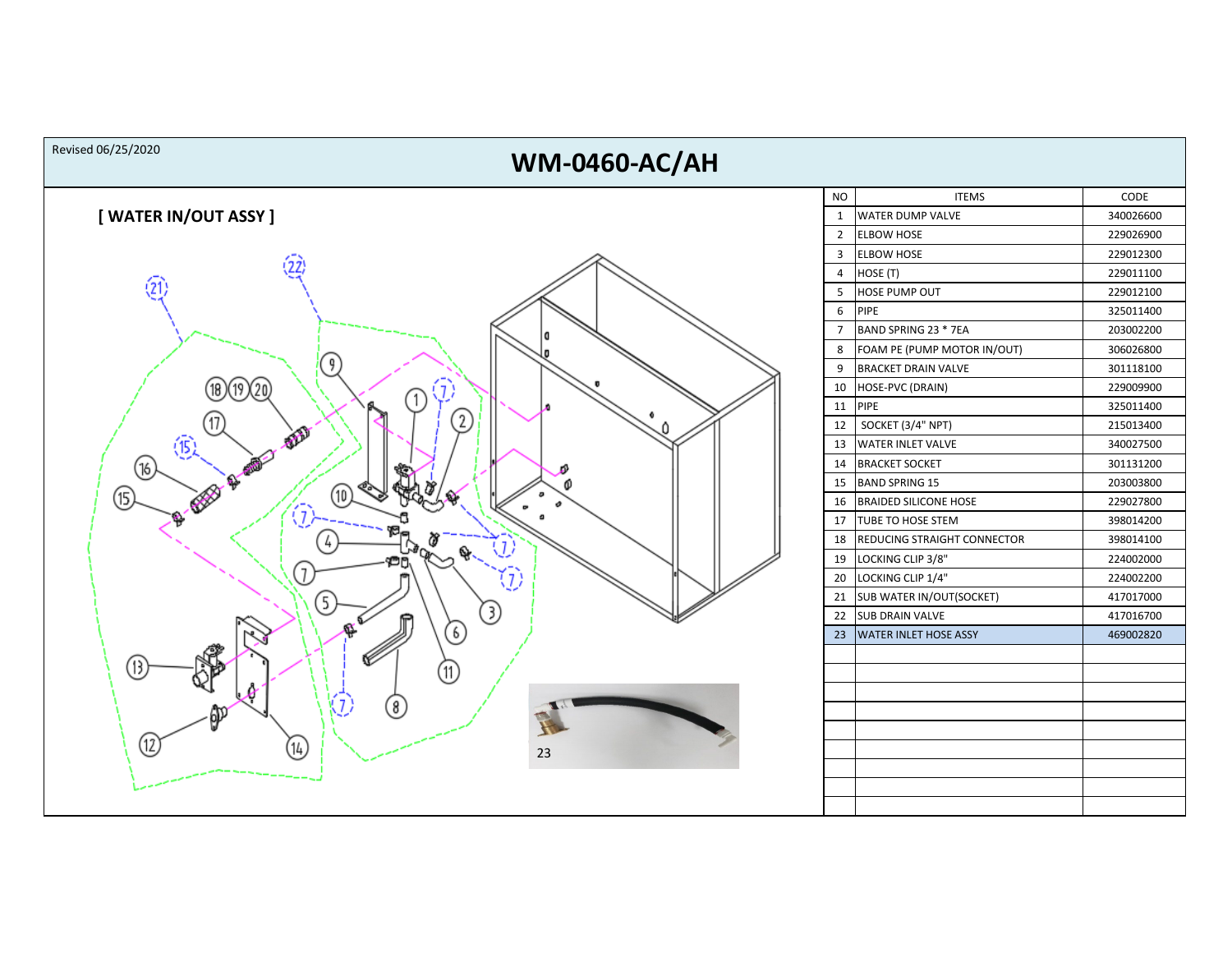| Revised 06/25/2020<br><b>WM-0460-AC/AH</b><br>* Manufactured before January 2018 |                |                             |           | ** Manufactured after January 2018 |                            |           |
|----------------------------------------------------------------------------------|----------------|-----------------------------|-----------|------------------------------------|----------------------------|-----------|
|                                                                                  | <b>NO</b>      | <b>ITEMS</b>                | * CODE    | <b>NO</b>                          | <b>ITEMS</b>               | ** CODE   |
| [ EVAPORATOR PLATING ASSY ]                                                      | $\mathbf 0$    | <b>ASSY EVAPORATOR-C</b>    | 409043100 |                                    | <b>ASSY EVAPORATOR-C</b>   | 409041100 |
|                                                                                  |                | <b>ASSY EVAPORATOR-H</b>    | 409043110 | 0                                  | <b>ASSY EVAPORATOR-H</b>   | 409041110 |
| 8                                                                                | $\mathbf{1}$   | <b>EVAPORATOR-C</b>         | N/A       | 1                                  | EVAPORATOR-C               | N/A       |
| 9)                                                                               |                | <b>EVAPORATOR-H</b>         | N/A       |                                    | <b>EVAPORATOR-H</b>        | N/A       |
|                                                                                  | $\overline{2}$ | <b>EVAP FRAME L</b>         | 339006310 |                                    |                            |           |
|                                                                                  | 3              | <b>EVAP FRAME R</b>         | 339006410 |                                    |                            |           |
|                                                                                  | 4              | <b>EVA FRAME DOWN</b>       | 339003200 |                                    |                            |           |
| (10)                                                                             | 5              | <b>EVAP FRAME TOP ASSY</b>  | 447011000 |                                    |                            |           |
| (19)<br>6                                                                        | 6              | FL CLIP(PC)                 | 224002300 |                                    |                            |           |
| (21)                                                                             | $\overline{7}$ | LEFT PIPE CAP               | 319004301 |                                    |                            |           |
| M4 NUT(STS)                                                                      | 8              | DISTRIBUDER PIPE            | 325026201 |                                    |                            |           |
| 20)<br>RE<br>B                                                                   | 9              | <b>BUSHING</b>              | 310004301 |                                    |                            |           |
| (5)                                                                              | 10             | INNER DISTRIBUDER PIPE      | 325026300 |                                    |                            |           |
|                                                                                  | 11             | RIGHT PIPE CAP              | 319006500 |                                    |                            |           |
|                                                                                  | 12             | ASSY TOP SENSOR ICE         | 427025300 | 12                                 | <b>ASSY TOP SENSOR ICE</b> | 427025900 |
|                                                                                  | 24             | MAGNET SENSOR & BRACKET KIT | K31002000 | 24                                 | MAGNET SENSOR KIT          | K31002000 |
| (3)                                                                              | 13             | <b>HOUSING</b>              | N/A       | 13                                 | <b>HOUSING</b>             | N/A       |
| M4 NUT(STS)                                                                      | 14             | <b>SENSOR</b>               | 701002000 | 14                                 | <b>SENSOR</b>              | 701002000 |
|                                                                                  | 17             | <b>MAGNET</b>               | 322005600 | 17                                 | <b>MAGNET</b>              | 322005600 |
| 23                                                                               | 23             | <b>BRACKET</b>              | N/A       | 23                                 | <b>BRACKET</b>             | N/A       |
|                                                                                  | 15             | <b>ASSY WATER CURTAIN</b>   | 468011300 |                                    |                            |           |
| (21)                                                                             | 16             | <b>WATER CURTAIN</b>        | 635001801 |                                    |                            |           |
| M4 NUT(STS)                                                                      | 18             | <b>HAND SCREW</b>           | 210804501 |                                    |                            |           |
| 22)                                                                              | 19             | <b>ASSY BUDER</b>           | 426056700 |                                    |                            |           |
| ⋓                                                                                | 20             | HEX NUT(M4xL18) * 3EA       | 215018000 |                                    |                            |           |
| 13)<br>16.                                                                       | 21             | NUT HEX(M4) * 9EA           | C00B02000 |                                    |                            |           |
|                                                                                  | 22             | CAP SILICON * 3EA           | 319004200 |                                    |                            |           |
|                                                                                  |                |                             |           |                                    |                            |           |
|                                                                                  |                |                             |           |                                    |                            |           |
| 18.<br>(15)                                                                      |                |                             |           |                                    |                            |           |
|                                                                                  |                |                             |           |                                    |                            |           |
|                                                                                  |                |                             |           |                                    |                            |           |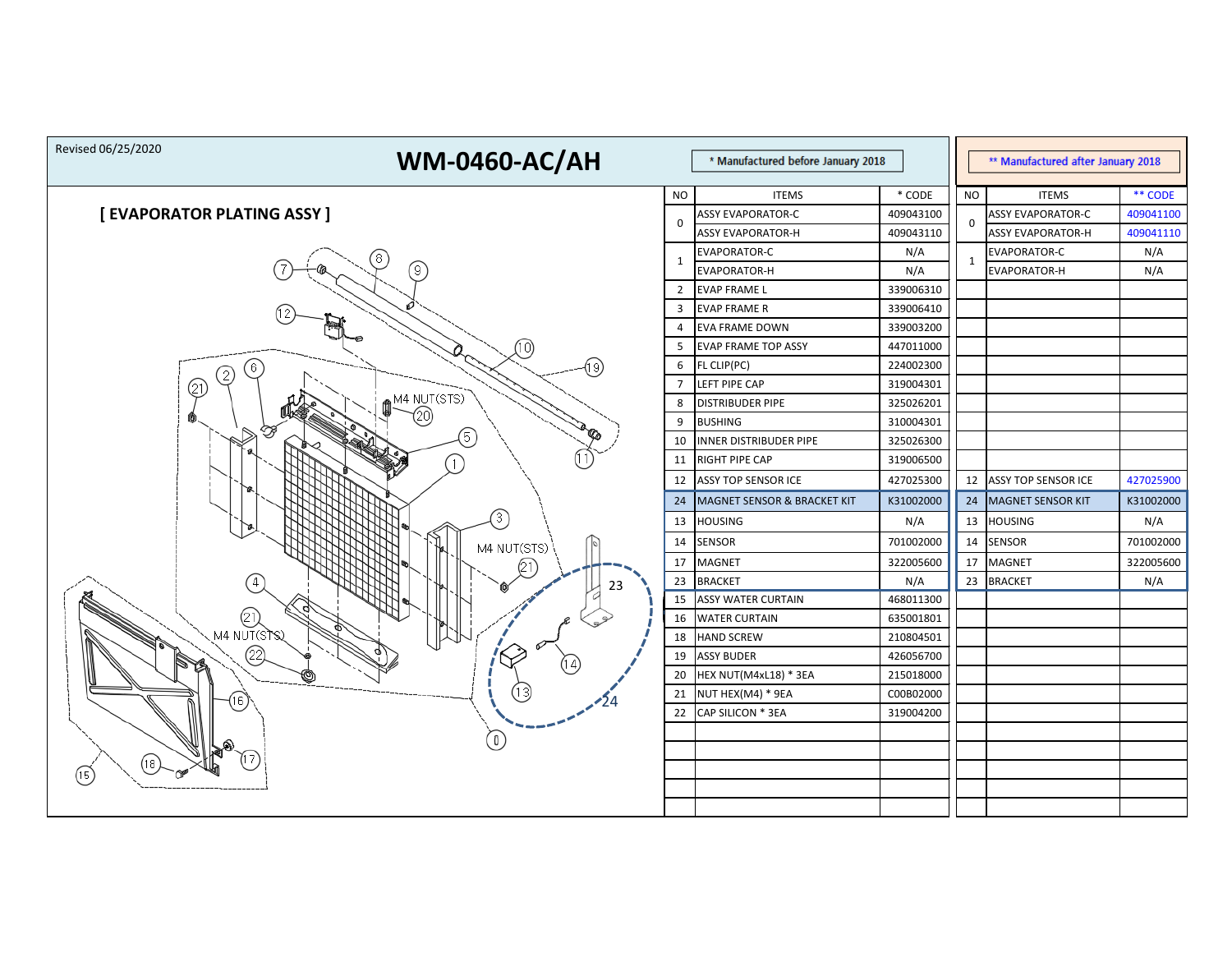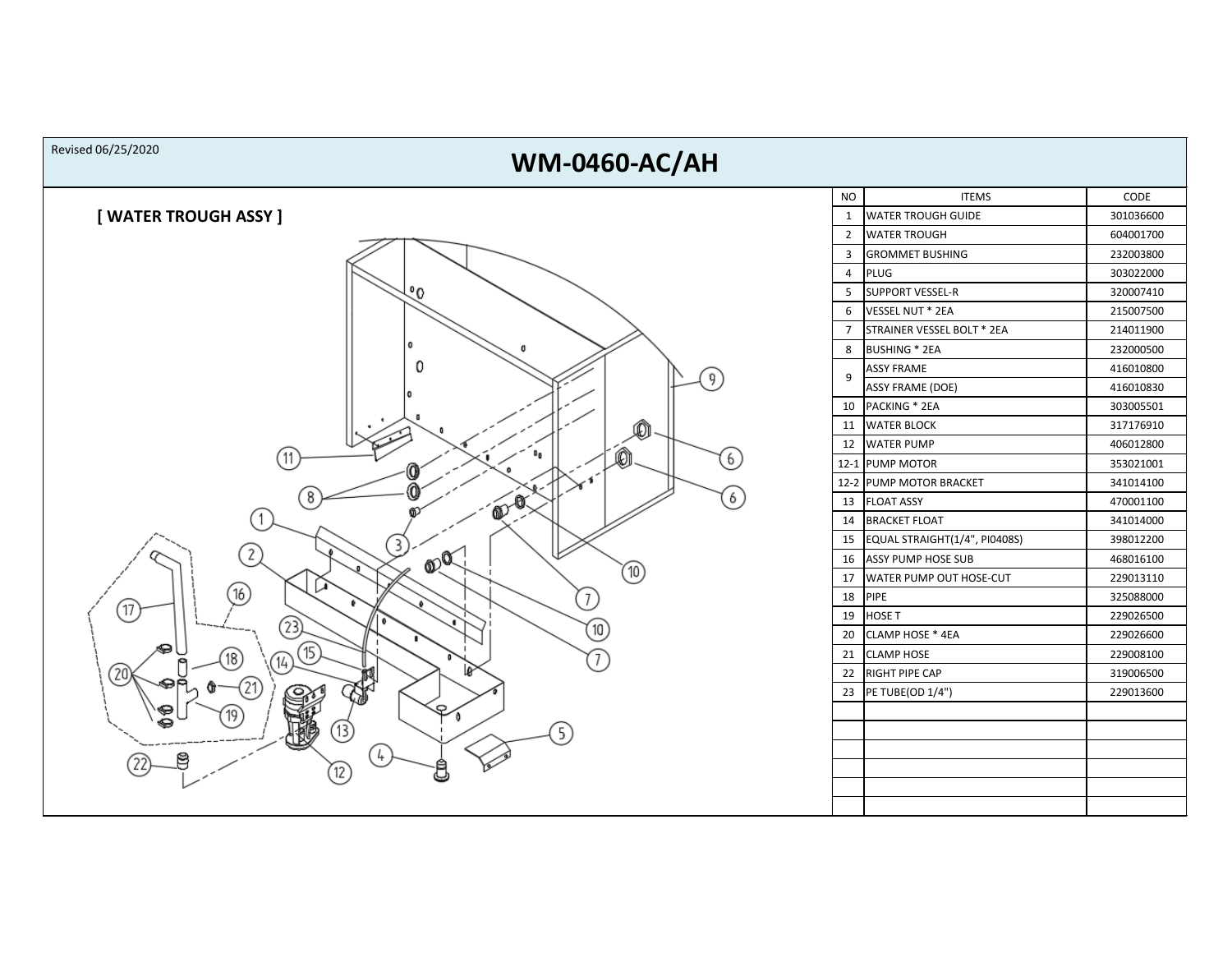| Revised 06/25/2020<br><b>WM-0460-AC/AH</b><br>* Manufactured before January 2018 |                |                              |           | ** Manufactured after January 2018 |                            |           |  |
|----------------------------------------------------------------------------------|----------------|------------------------------|-----------|------------------------------------|----------------------------|-----------|--|
|                                                                                  | <b>NO</b>      | <b>ITEMS</b>                 | $*$ CODE  | <b>NO</b>                          | <b>ITEMS</b>               | ** CODE   |  |
| [ REFRIGERATION PART ]                                                           | $\mathbf{1}$   | <b>EXPANSION VALVE</b>       | 340029000 | $\mathbf{1}$                       | <b>EXPANSION VALVE</b>     | 340029000 |  |
|                                                                                  | $\overline{2}$ | Integral type                | N/A       | $\overline{2}$                     | Integral type              | N/A       |  |
|                                                                                  | $\overline{3}$ | Integral type                | N/A       | $\overline{\mathbf{3}}$            | Integral type              | N/A       |  |
|                                                                                  |                | 3-1 JOINT PIPE-EXP 3/8"      | 325144600 |                                    |                            |           |  |
| 5<br>4                                                                           | 4              | <b>ASSY DISCHARGE PIPE</b>   | 433029000 | 4                                  | <b>DISCHARGE PIPE ASSY</b> | 433043800 |  |
| 10<br>5                                                                          | 5              | ASSY HIGH PRESSURE S/W       | 429006900 | 5                                  | ASSY HIGH PRESSURE S/W     | 429003900 |  |
| ----                                                                             | 6              | <b>STRAINER HOTGAS</b>       | 605001300 | 6                                  | <b>STRAINER</b>            | 605001900 |  |
| 6                                                                                | $\overline{7}$ | CHARGE NIPPLE ASSY-100       | 459000400 |                                    |                            |           |  |
|                                                                                  | 8              | SOLENOID VALVE BODY          | 340026800 | 8                                  | <b>SOLENOID VALVE BODY</b> | 340028200 |  |
| 0                                                                                | 9              | SOLENOID VALVE COIL          | 429005900 | 9                                  | SOLENOID VALVE COIL        | 429008100 |  |
|                                                                                  | 10             | PRESSURE SWITCH              | 355018500 |                                    |                            |           |  |
| 8.                                                                               | 11             | FOAM PE (EXPANSION)          | 306016700 |                                    |                            |           |  |
|                                                                                  |                | 12-1 ASSY HOT GAS PIPE       | 325110100 | $12-1$                             | <b>HOT GAS PIPE ASSY</b>   | 325141900 |  |
|                                                                                  |                | 12-2 HEAT EXCHANGE PIPE ASSY | 433029100 | $12-2$                             | HEAT EXCHANGE PIPE ASSY    | 433029101 |  |
|                                                                                  | 13             | <b>FILTER DRYER</b>          | 372001300 |                                    |                            |           |  |
|                                                                                  | 14             | <b>ASSY CSR BOX</b>          | 426054300 |                                    |                            |           |  |
| 4                                                                                |                | 14-1 START-RELAY             | 357015000 |                                    |                            |           |  |
| J<br>Ø                                                                           |                | 14-2 START CAPACITOR         | 659010600 |                                    |                            |           |  |
|                                                                                  |                | 14-3 RUN-CAPACITOR           | 659010700 |                                    |                            |           |  |
| ଇ<br>0                                                                           | 15             | <b>BRACKET-CSR BOX</b>       | 301130800 |                                    |                            |           |  |
| 0                                                                                |                |                              |           |                                    |                            |           |  |
| 3<br>13                                                                          |                |                              |           |                                    |                            |           |  |
|                                                                                  |                |                              |           |                                    |                            |           |  |
| 12                                                                               |                |                              |           |                                    |                            |           |  |
|                                                                                  |                |                              |           |                                    |                            |           |  |
|                                                                                  |                |                              |           |                                    |                            |           |  |
|                                                                                  |                |                              |           |                                    |                            |           |  |
|                                                                                  |                |                              |           |                                    |                            |           |  |
|                                                                                  |                |                              |           |                                    |                            |           |  |
|                                                                                  |                |                              |           |                                    |                            |           |  |
|                                                                                  |                |                              |           |                                    |                            |           |  |
|                                                                                  |                |                              |           |                                    |                            |           |  |